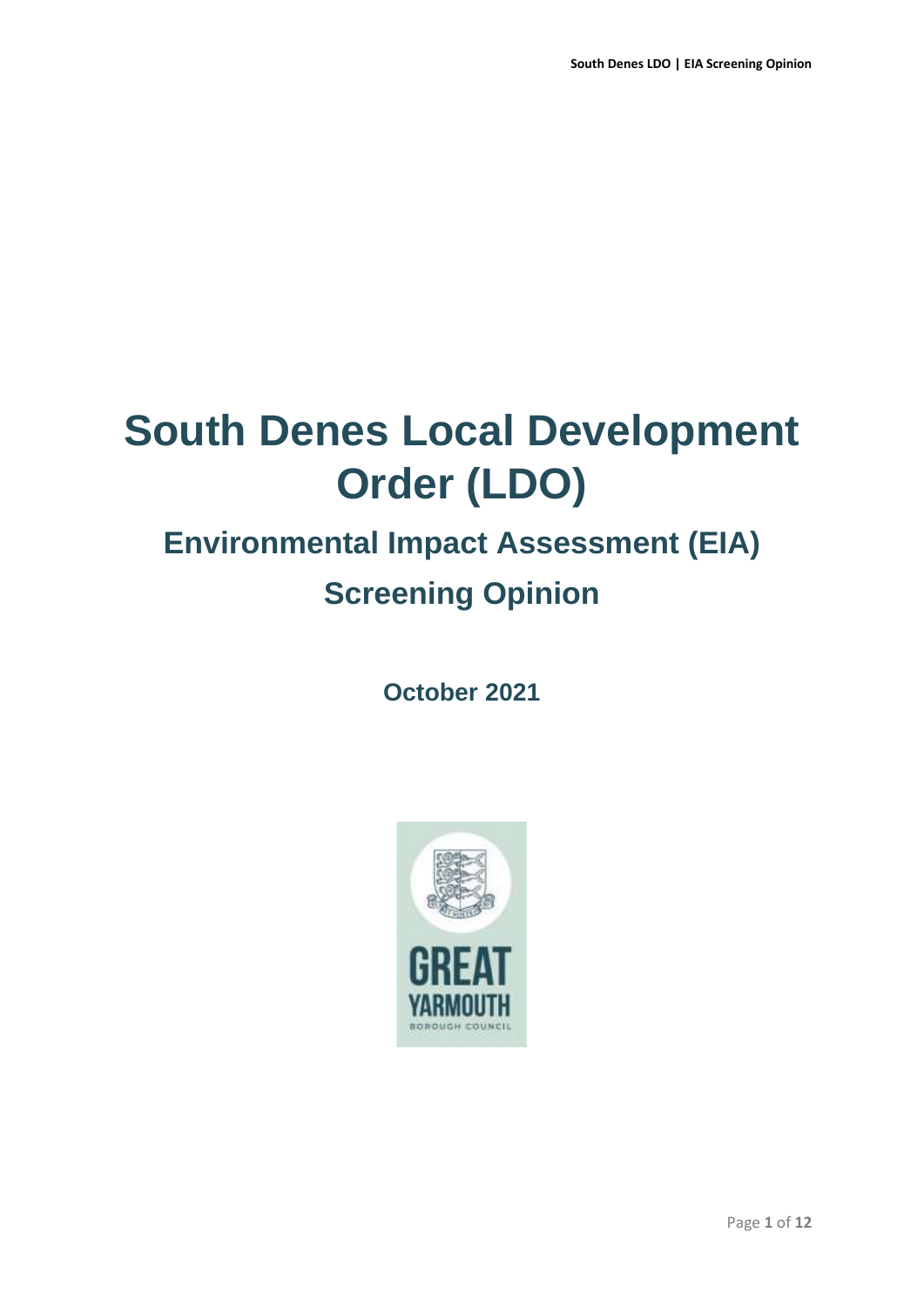## **Contents**

| 1. |  |
|----|--|
|    |  |
|    |  |
| 2. |  |
|    |  |
|    |  |
|    |  |
| 3. |  |
|    |  |
|    |  |
|    |  |
|    |  |
|    |  |
|    |  |
|    |  |
|    |  |
|    |  |
|    |  |
|    |  |
|    |  |
|    |  |
|    |  |
|    |  |
|    |  |
|    |  |
|    |  |
|    |  |
| 4. |  |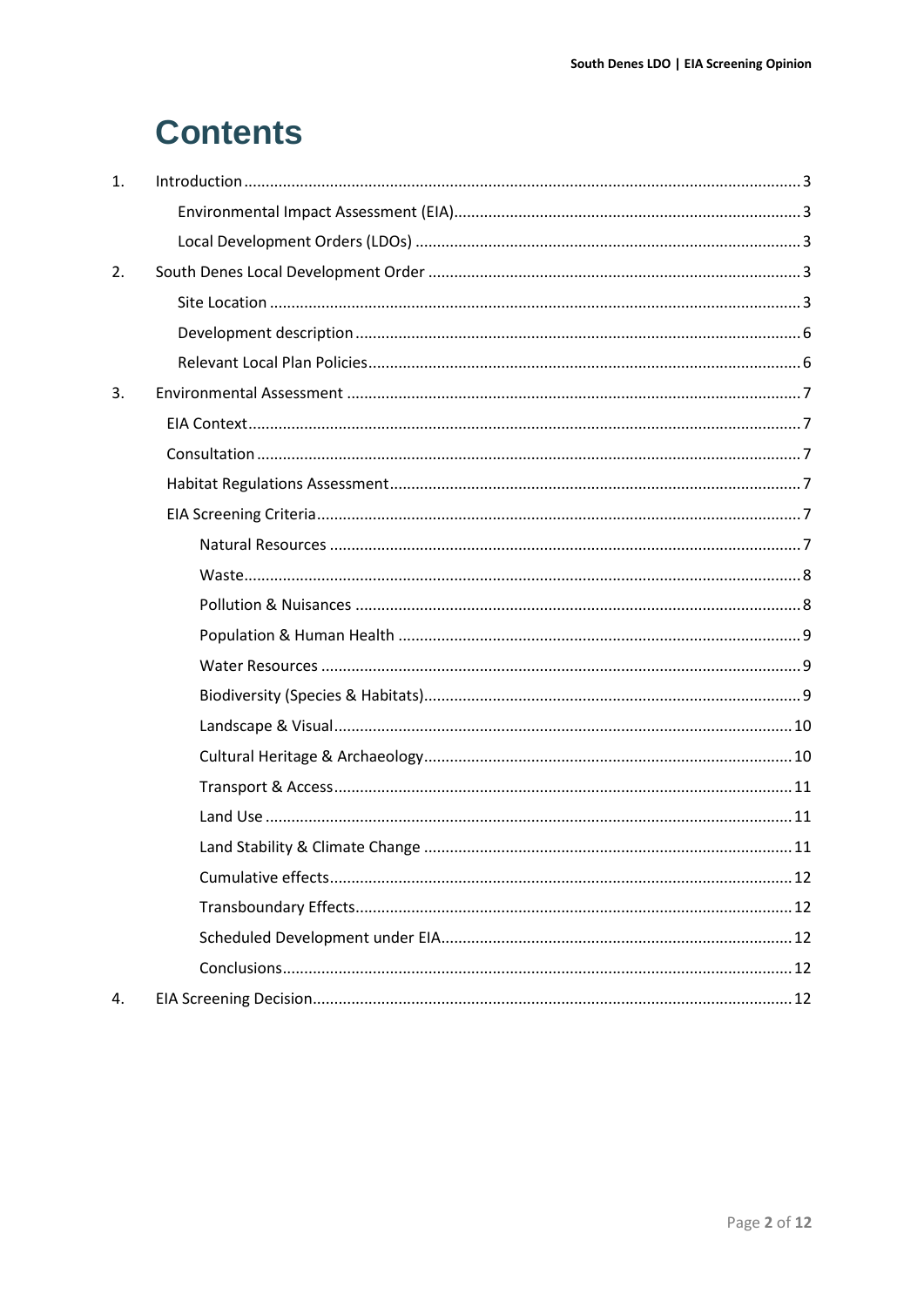## <span id="page-2-1"></span><span id="page-2-0"></span>**Introduction**

### **Environmental Impact Assessment (EIA)**

- 1.1 The purpose of this report is to determine whether the South Denes Local Development Order (LDO) requires a full Environmental Impact Assessment (EIA) in accordance with [The Town and](https://www.legislation.gov.uk/uksi/2017/571/contents/made)  [Country Planning \(Environmental Impact Assessment\) Regulations 2017 \(as amended\).](https://www.legislation.gov.uk/uksi/2017/571/contents/made) To do this, the LDO has been assessed against a range of criteria as set out in Schedule 3 of the above legislation.
- 1.2 Although no individual developments that require full Environmental Impact Assessment (EIA) will be permitted under the LDO, the level of overall cumulative development permitted by the Local Development Order exceeds the relevant thresholds set out in Schedule 2 of the regulations (currently 5 hectares for Industrial Estate Development Projects).

## **Local Development Orders (LDOs)**

- <span id="page-2-2"></span>1.3 A Local Development Order is one of a number of mechanisms that simplify and speed up the planning process. An LDO is a locally focused tool that grants planning permission for specific types of development within a defined geographical area, and by doing so, removes the need for a planning application to be made. Local Planning Authorities (LPAs) have powers to create LDOs.
- 1.4 The procedures for making a Local Development Order are set out in [sections](http://www.legislation.gov.uk/ukpga/1990/8/part/III/crossheading/local-development-orders) 61A to [61D](http://www.legislation.gov.uk/ukpga/1990/8/part/III/crossheading/local-development-orders) and [Schedule](http://www.legislation.gov.uk/ukpga/1990/8/schedule/4A) 4A of the Town and Country Planning Act 1990, as amended, and articles 38 and 41 of the Town and Country Planning [\(Development](http://www.legislation.gov.uk/uksi/2015/595/article/38/made) Management [Procedure\)](http://www.legislation.gov.uk/uksi/2015/595/article/38/made) (England) Order 2015.

## <span id="page-2-4"></span><span id="page-2-3"></span>**South Denes Local Development Order Site Location**

- 2.1 The LDO for South Denes comprises an extensive area, 124.5 hectares of land, occupied by a mix of employment uses and port-related activities. Though some of this land remains either vacant, derelict, or undeveloped. Approximately 55 hectares of this area is designated as one of the Great Yarmouth and Lowestoft Enterprise Zone sites.
- 2.2 The site is located to the south of Great Yarmouth town centre either side of the River Yare, along Norfolk's east coast. The site forms part of an internationally renowned centre servicing the offshore energy industry and also comprises a high-tech electronics sector. Great Yarmouth's 24-hour port handles a range of cargoes, offering an effective gateway to Northern Europe.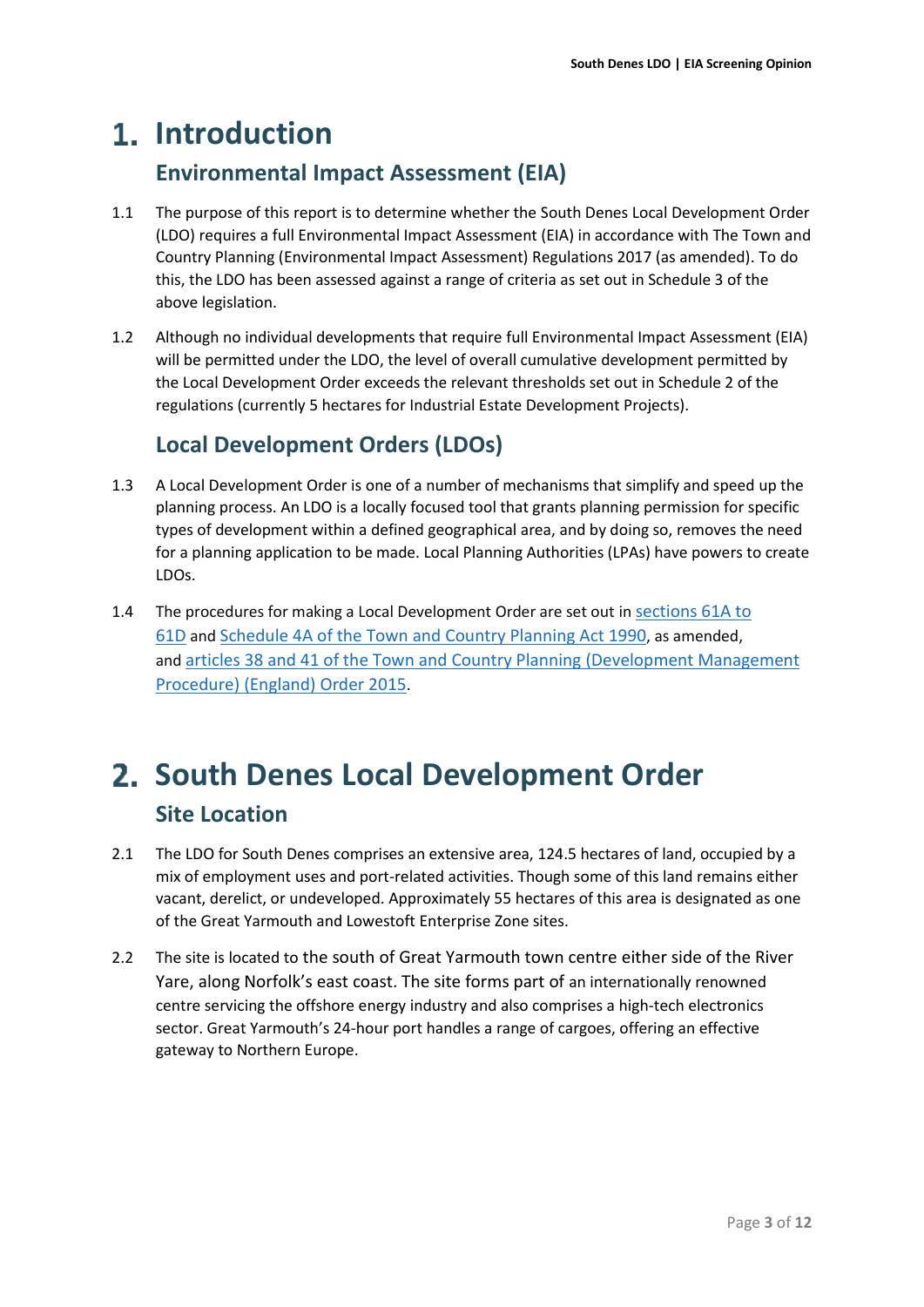

*Figure 1 - South Denes Local Development Order boundary*

2.3 South Denes lies adjacent to the River Yare and the area includes a river port and deep water outer harbour providing access to the North Sea. The wider area is served by the A47 trunk which provides road links to the south and to the west. Great Yarmouth railway station, which is located 2km north of the area, provides links to Norwich and onto London. Norwich International Airport is located 42km to the north west.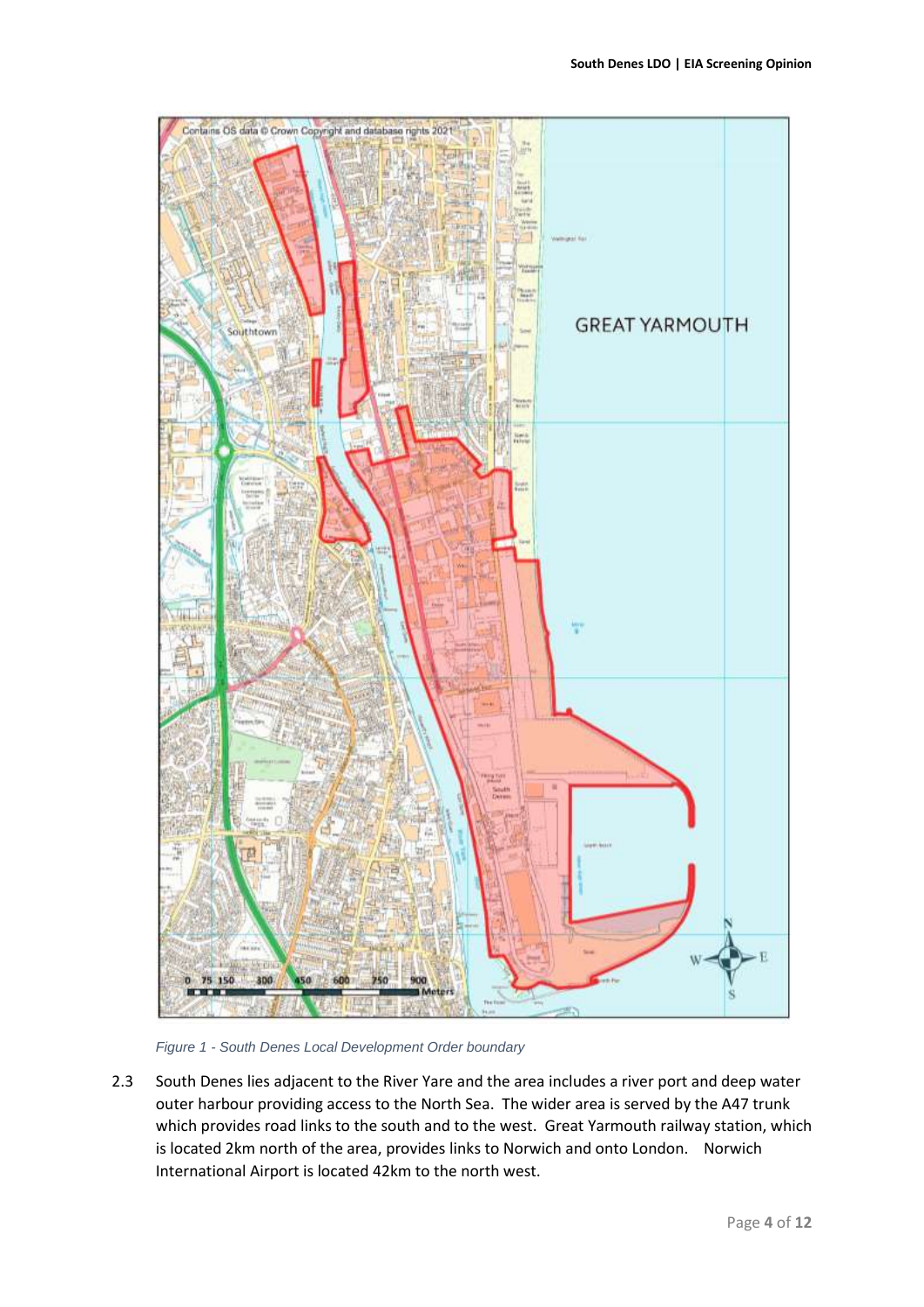

*Figure 2 – Aerial photo of South Denes Local Development Order* 

2.4 The surrounding area immediately to the north and to the west (the opposite side of the River Yare) of South Denes LDO includes residential development and a range of community facilities. The beachfront and the Golden Mile, with its tourism attractions lie to the north of the outer harbour. A full range of shops and services can be found in Great Yarmouth town centre and Gorleston town centre.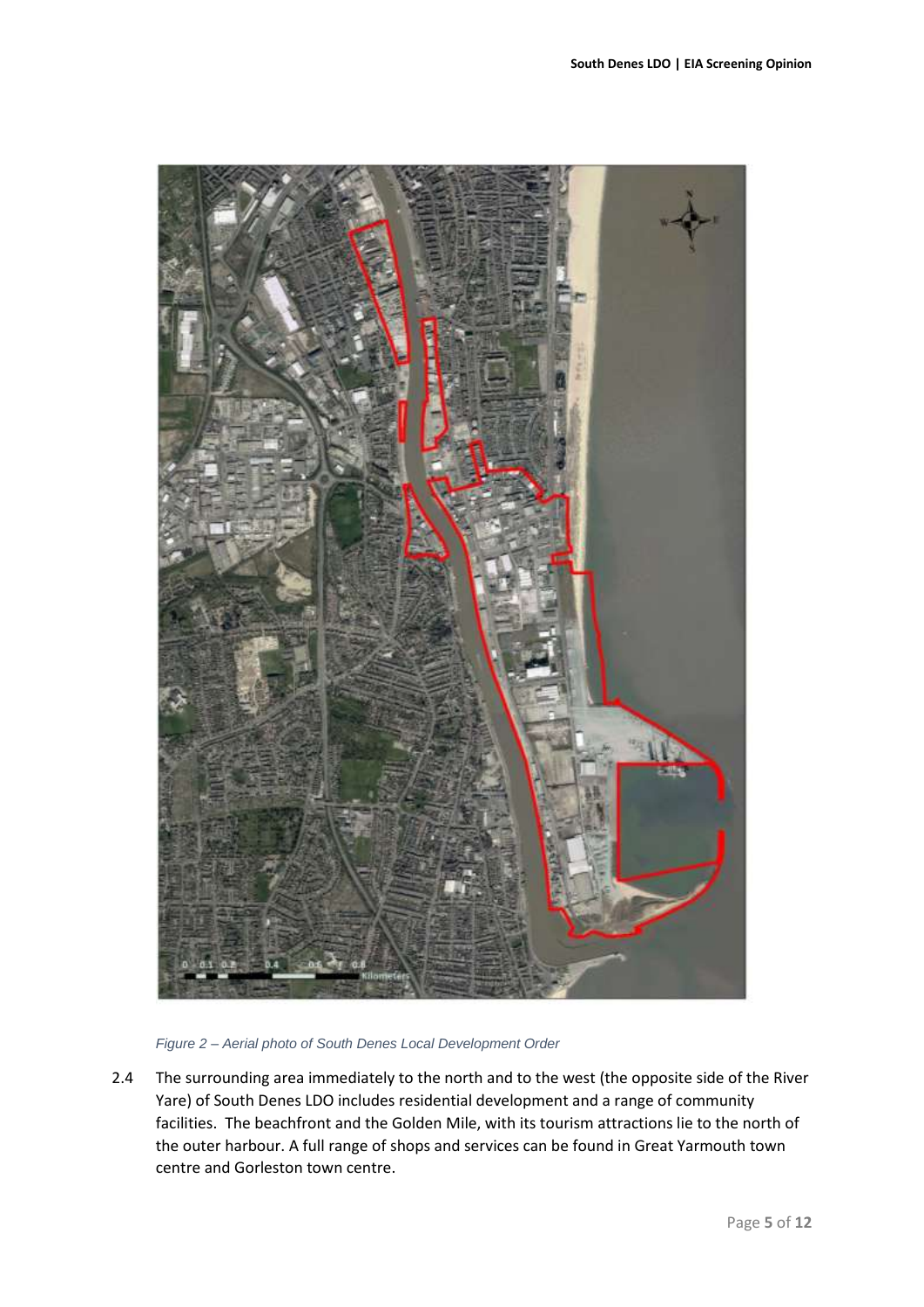### **Development description**

- <span id="page-5-0"></span>2.5 A large part of the LDO area comprises port operational land. The LDO and Design Code will not impact on or affect the rights set out in the Town and Country Planning (General Permitted Development) Order 2015 (GDPO) which applies to port operational land. Development undertaken using these permitted development rights in the GPDO does not have to comply with the LDO Design Code. In addition, the guidance set out in the Port Marine Safety Code and other port related legislation also still applies.
- 2.6 The retention of an LDO for the site will continue to reduce the number of planning applications required for business related development on the site, thereby providing the opportunity to speed up the planning process whilst ensuring a suitable measure of quality control. This will continue to be a major benefit to businesses wishing to locate to the area (specifically to benefit from access to the port and harbour) and will provide a degree of certainty as to the type of development which will be acceptable, thereby saving prospective occupiers time and money.
- 2.7 As part of the work associated with the creation of the original LDO adopted in May 2012, a detailed design code specific to South Denes was produced. The May 2012 LDO has resulted in the relocation of relevant businesses to benefit from access to the port and harbour. Therefore, this new LDO retains and updates the detailed design code to ensure future development meets this standard. The design code identifies four distinct character areas together with the Council's aspirations for the LDO area, thereby providing a clear understanding of the general types of development which would be considered acceptable.
- 2.8 Generally, the permitted use within the order has remained unchanged, the main change being an added restriction to prevent change of permitted use from office use to other Class E uses, following changes to the national use classes order. The design code has been updated to reflect and follow the headings of the recently published [National Model Design Code](https://www.gov.uk/government/publications/national-model-design-code).
- 2.9 The LDO grants planning permission for the following classes of development:
	- Class 1: Port and Energy Industries
	- Class 2: Electronic Communications
	- Class 3: Security Cameras
	- Class 4: Fences
	- Class 5: Temporary uses of land
- 2.10 The permissions are subject to conditions and limitations contained within the LDO. Of particular relevance to this screening report, permission will not apply to Schedule 1 or 2 (where significant effects have been identified through a screening assessment) EIA development. In addition, a survey for the presence of protected species needs to be undertaken, to ensure that there are no adverse impacts. There are also other limitations relating to highway works and mineral and waste matters. The design code itself sets out the parameters which detailed plans must meet for LDO consent to be formally granted.

### **Relevant Local Plan Policies**

<span id="page-5-1"></span>2.11 The Local Development Order will help implement Policies CS6 (of the Core Strategy) which seeks to support economic growth across the Borough and Policy GY10 (of the Local Plan Part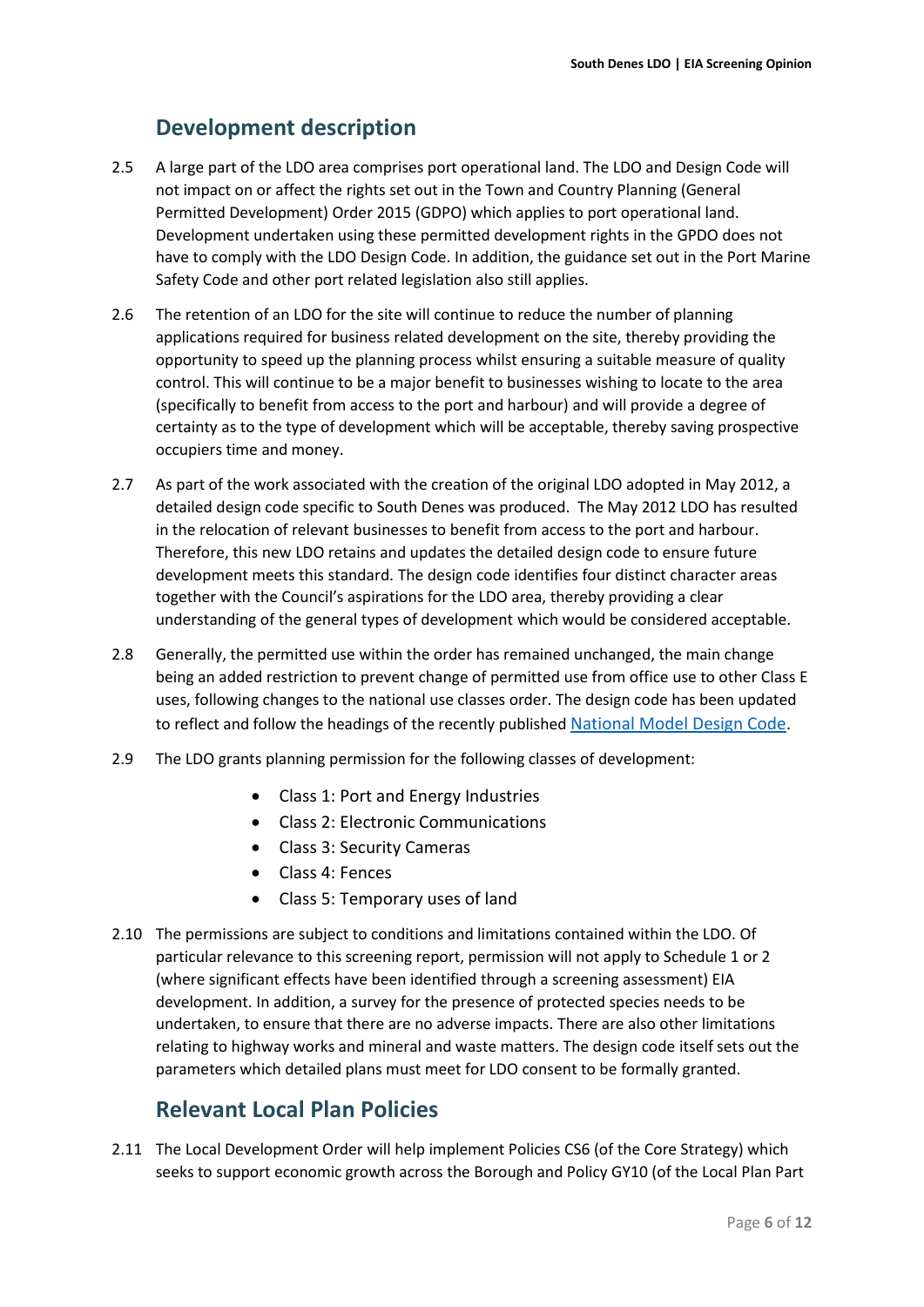2) which reserves land at the port and harbour for port activities such as maritime related transport, storage, industrial and office uses, and small scale uses ancillary to these. Policy GY10 particularly encourages developments which are associated with the offshore energy industry and seeks to assist the relocation of those businesses that do not use the port and harbour facilities.

## <span id="page-6-1"></span><span id="page-6-0"></span>**Environmental Assessment EIA Context**

- 3.1 As part of the screening exercise, the LDO (and accompanying design code) has been assessed for likely significant effects upon the environment across a range of criteria set out in the Government's template EIA Screening Matrix.
- 3.2 The LDO has a further safeguard in that individual projects which come forward under the LDO which exceed the Schedule 2 threshold are only permitted under the order if a further Screening Opinion is undertaken prior to commencement which concludes no significant effects. Individual projects under the threshold are not required to undertake a further screening opinion.
- 3.3 In setting the context and baseline conditions, it is important to acknowledge that the parcels of land comprising the LDO area are largely built out and therefore the additionality from vacant plots or change of use of existing plots is limited.

### **Consultation**

<span id="page-6-2"></span>3.4 Part of the LDO production process requires consultation with the public and the Statutory Bodies the final report will take into account such comments and will be revised where necessary.

### **Habitat Regulations Assessment**

<span id="page-6-3"></span>3.5 Alongside this Screening Assessment, a Habitat Regulations Assessment has been prepared. This is required to meet [The Conservation of Habitats and Species Regulations 2017 \(as](https://www.legislation.gov.uk/uksi/2017/1012/contents/made)  [amended\)](https://www.legislation.gov.uk/uksi/2017/1012/contents/made), to consider the impact of proposals on National Site Network Habitat Sites.

### <span id="page-6-4"></span>**EIA Screening Criteria**

#### Natural Resources

- <span id="page-6-5"></span>3.6 The site is already in use as a busy employment area with port and harbour activities. Much of the land is brownfield with port services having been critical to the development of Great Yarmouth as a centre serving overseas trade into Norwich and the wider area for over the last 1,000+ years.
- 3.7 Much of the underlying material (along the east peninsular) is ultimately part of a sand spit. The underlying bedrock geology is of the Crag Group – detrital sand and gravel sedimentary bedrock.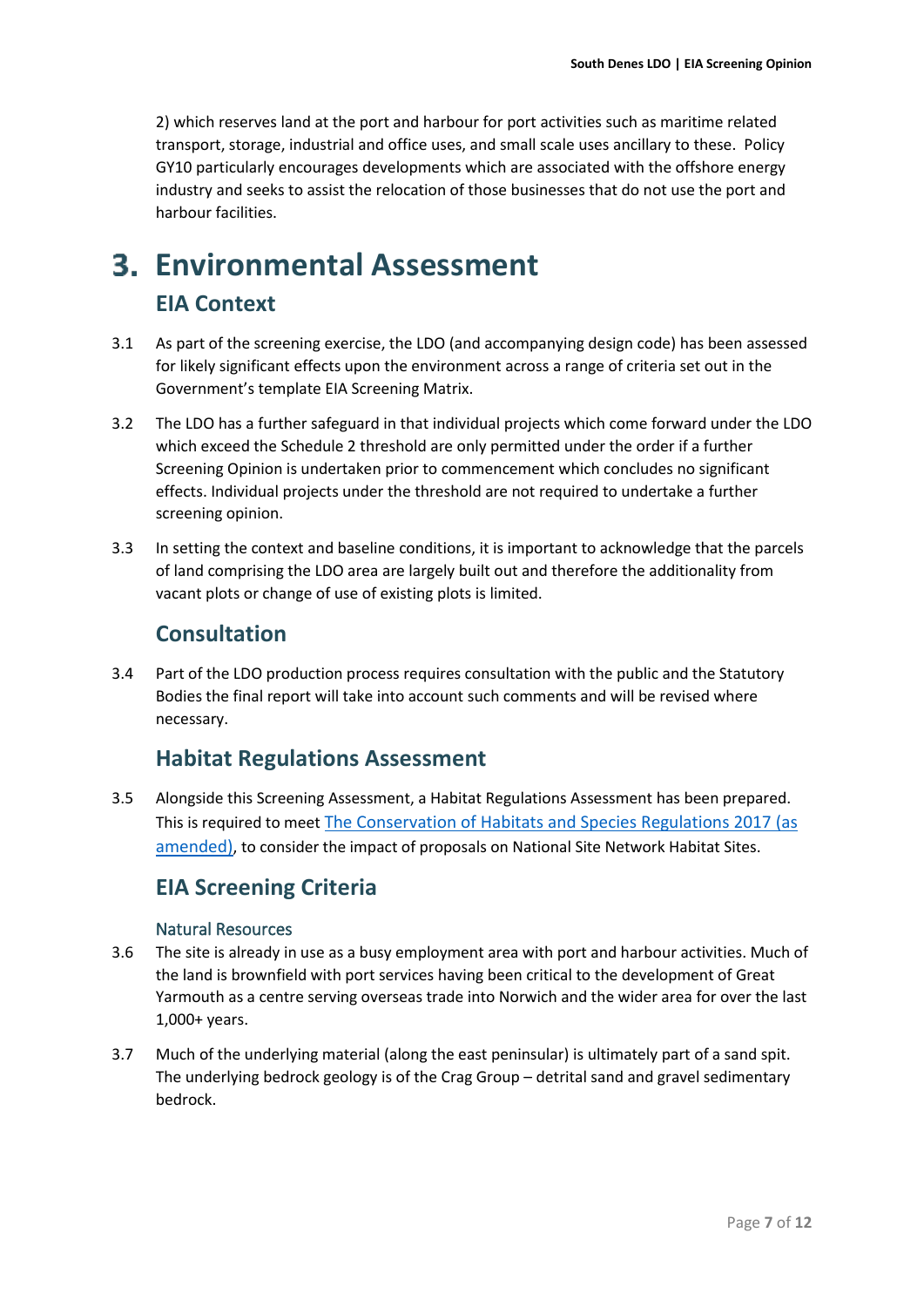- 3.8 The Site is generally level although the dune areas in the south and east are undulating. The LDO will usually involve the demolition of existing buildings and structures to ground level on the terrestrial element of the scheme, or construction on vacant plots. This will not alter the topographical nature of the land.
- 3.9 The conclusion in relation to this environmental criterion is that there will be **no likely significant effect.**

#### **Waste**

- <span id="page-7-0"></span>3.10 The LDO consent does not grant consent for waste management activities, or general industrial activities. Any development proposal which is considered under 'County Matters' will be determined by Norfolk County Council as the Local Planning Authority, this includes waste management based development. It is, however, possible that some activities under light industrial may produce waste during the construction and operational phases. However, effects are not considered to be significant or abnormal during construction or operational phases.
- 3.11 The conclusion in relation to this environmental criterion is that there will be **no likely significant effect.**

#### Pollution & Nuisances

- <span id="page-7-1"></span>3.12 The site is not within an identified Air Quality Management Area. With the limited additionality and appropriate mitigations in place, the LDO will have extremely limited potential to impact upon air quality from construction and operational phases.
- 3.13 The LDO will not apply to development that involves a high pollution risk to the water environment by pipelines or high voltage fluid filled cables that transport pollutants, underground storage of hazardous substances, direct discharge of pollutants to the groundwater, or use of deep soakaways for surface water and effluent disposal. South Denes is, however, situated on a Principal Aquifer which is particularly sensitive to pollution. Sustainable Urban Drainage Systems (SUDS) will be implemented across the site ensuring that flood mitigation is dealt with on site and avoids artificially altering the hydrological cycle.
- 3.14 Operations may require extra lighting to support activities. There are some surrounding residential communities to the north and along the west bank of the River Yare. The Design Code requires that lighting design keeps glare to a minimum by ensuring that the main beam angle of all lights directed towards any potential observer is not more than 70o. Where upward lighting is required the design code requires light trespass to be minimised by directional luminaries and light controlling attachments.
- 3.15 As much of the South Denes LDO area is already in port or industrial use there is an existing level of noise that is "normal" in an historic context. The design code requires harm to be avoided, or minimised through mitigation measures, particularly where 24 hour operations are expected. Consideration is also be given to the potential impact of audible hazard warnings on reversing vehicles, or alarms on other mechanical equipment. While it is accepted that such features are important for health and safety reasons, the sensible location of turning areas and the use of built barriers will help to minimise disturbance for neighbours. Piling operations in particular, can be disruptive, therefore the LDO conditions time restrictions as to when such activities can take place. It is likely that the construction phase of the development will provide the peak in noise levels. Developers are advised to seek advice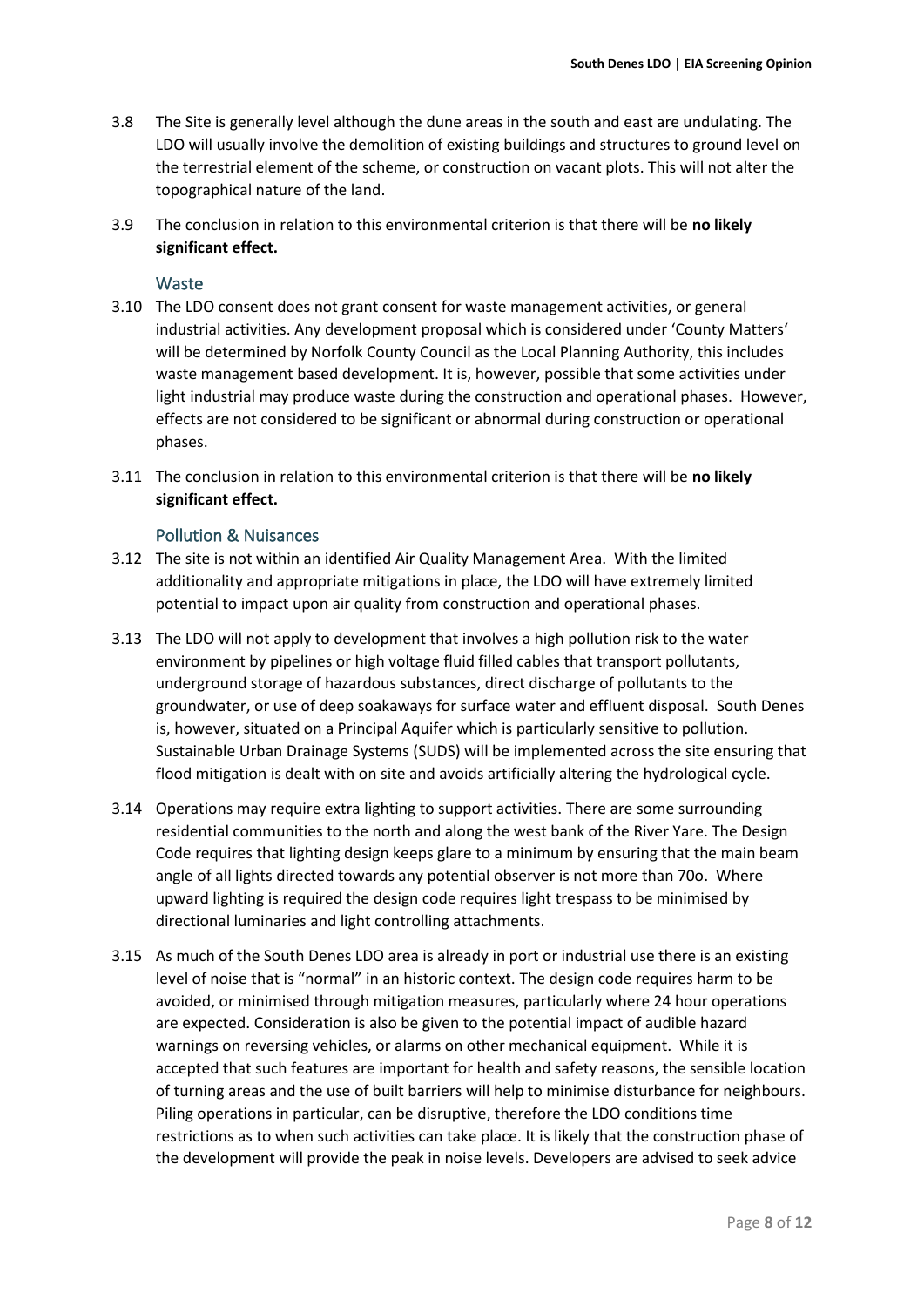from the Council's Environmental Health Officer with respect to design measures to attenuate noise.

- 3.16 The LDO permits electronic communications subject to design and operational requirements. Condition iii) of that class ensures that the development itself and any cumulative exposure will meet International Commission for Non-Ionising Radiation Protection (ICNIRP) guidelines for public exposure. This condition ensures that electromagnetic radiation will be maintained at acceptable levels.
- 3.17 The conclusion in relation to this environmental criterion is that there will be **no likely significant effect**.

#### Population & Human Health

- <span id="page-8-0"></span>3.18 There is not considered to be any risk of major accident associated with the construction, operation or decommissioning of any of the development permitted under the LDO.
- 3.19 Human health can be affected by potential emissions from operations and traffic associated with activities permitted through the LDO (covered in the above 'pollution & nuisances' criterion). These effects are not considered significant for the reasons stated above.
- 3.20 Activities on the business park will provide jobs either net new to the Borough or through relocation. There are clear social, economic, and environmental benefits associated with human health that can be achieved through development under this LDO.
- 3.21 The conclusion in relation to this environmental criterion is that there will be **no likely significant effect**.

#### Water Resources

- <span id="page-8-1"></span>3.22 South Denes is mainly a land spit separating the North Sea along the east coast, to the River Yare. The River Yare mouth is located immediately south of the outer harbour. It is these circumstances that create a favourable location for port and harbour operations.
- 3.23 South Denes is situated on a Principal Aquifer which is particularly sensitive to pollution. To address this through the LDO, deep soakaways for surface water are not permitted. The implementation of SUDS measures will limit the potential for any pollution/contamination to these water bodies (see the above 'pollution & nuisances' criterion).
- 3.24 Based on the conditions in place, the LDO will have **no likely significant effect** on water resources.

#### Biodiversity (Species & Habitats)

- <span id="page-8-2"></span>3.25 The site itself has limited ecological value, with much of the existing site already built up and serviced by access roads. There is a small area of scrubland at the southern tip of the South Denes area which is the remaining undeveloped part of the site. Given the level of activity around the port and harbour, the area is unlikely to offer a suitable habitat.
- 3.26 The LDO site is, however, immediately adjacent marine habitats: The Outer Thames Estuary Special Protection Area (SPA) and the Southern North Sea Special Area of Conservation (SAC). The Greater Wash SPA marine site is approximately 800m north-west. The closest terrestrial site is Breydon Water, approximately 1.1km north-west of the site.
- 3.27 No impact pathways have been established between new planned employment activities (including protection of port and harbour uses under Policy GY10) and nearby National Site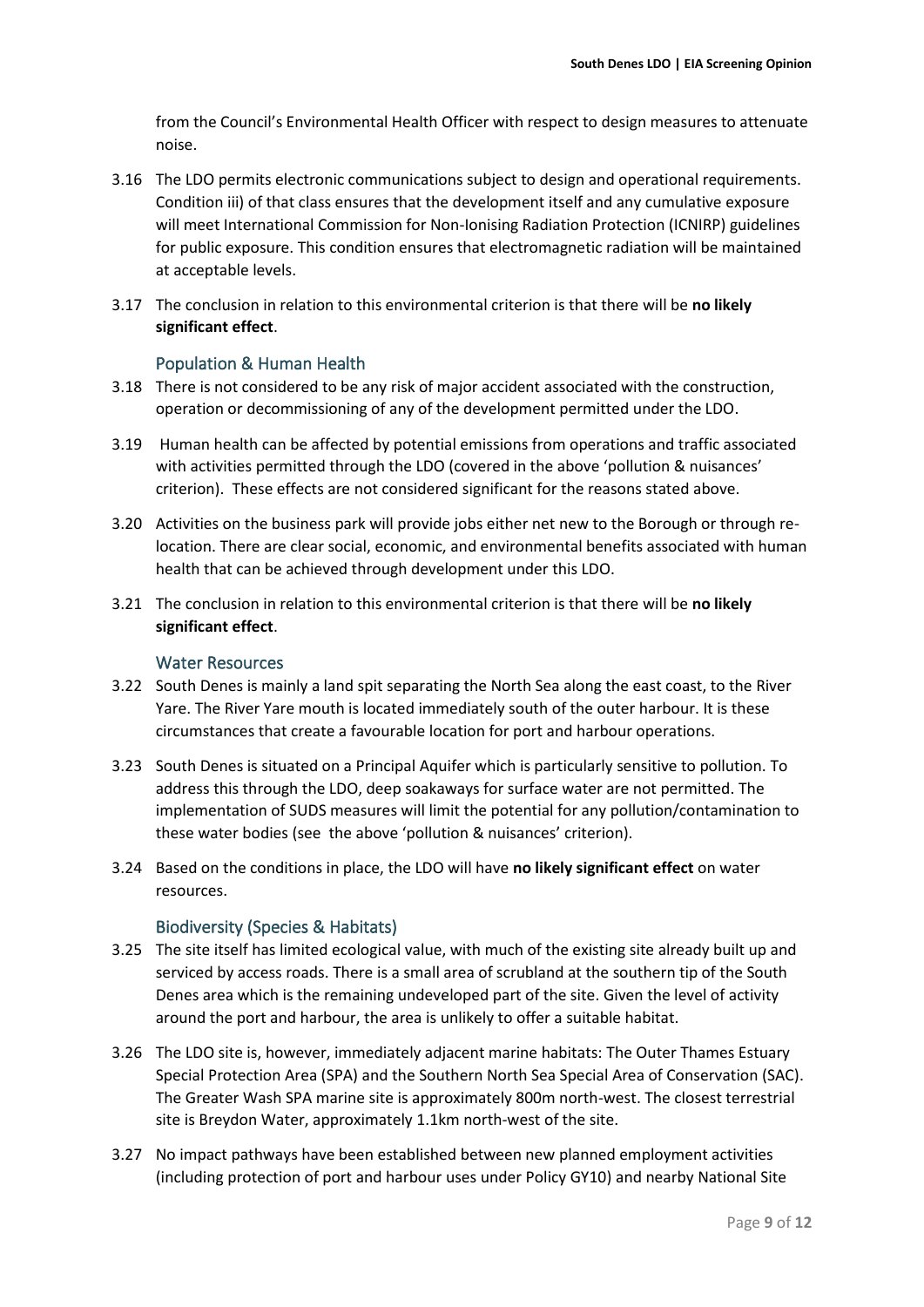Network habitat sites. This SEA Screening is supported by a HRA Screening that comes to the same conclusion, that **no adverse effects** will result on the integrity of National Site Network habitat sites from development permitted through the LDO.

- 3.28 Before development permitted under any class of the South Denes LDO commences, a survey for the presence of protected species needs to be undertaken. If protected species are present the development must ensure that there is no detrimental harm to the species and mitigating measures are taken.
- 3.29 Based on the conditions in place, the LDO will have **no likely significant effect** on biodiversity.

#### Landscape & Visual

- <span id="page-9-0"></span>3.30 The existing environment is a built-up employment area around the port and harbour. There is no real change proposed to the character of the townscape. Given the vast area coverage and the variety of surrounding uses, the design code has identified four distinct character areas: south, north, west of the River and Nelson's Monument and Surroundings, to ensure that development permitted through the LDO reflects that local character. In particular, the design code identifies maximum heights in each area. These mitigations will ensure that while such development may be visible for residents and businesses located on the west bank of the River Yare, the uses, scale and general appearance will remain broadly as they currently exist.
- 3.31 Significant effects upon the setting of the Broads landscape is not considered likely given the proximity (over 3km away) and intervening built up area of Great Yarmouth which separates it.
- 3.32 The conclusion in relation to this environmental criterion is that there will be **no likely significant effect**.

#### Cultural Heritage & Archaeology

- <span id="page-9-1"></span>3.33 The port and harbour of South Denes does have a rich historic importance given the longevity of its use. The most significant feature within the LDO site is Nelson's Monument which is a Grade I listed structure built between 1817 and 1819. The overall height of the Monument is 44 metres (144 ft.) making it a focal point for the surrounding area.
- 3.34 In addition to the Monument described above there are a number of other heritage assets within and adjacent to the LDO area. There are also several Grade II listed buildings and structures, with the visible remains of the mediaeval town wall (an ancient monument) just north of the LDO and the potential for remnants below ground. In recognition of the historic character along the west bank of the River Yare, there is a Conservation Area.
- 3.35 The LDO does not grant consent for any works which would require listed building consent or scheduled monument consent. Development within the setting of the above referenced listed buildings and monuments must have regard to the setting of these assets. Compliance with the design code will help ensure any harm is minimised, particularly with the restrictions relating to the identified character areas (as described in the above environmental criterion).
- 3.36 The LDO requires archaeological investigation through condition X) within the more sensitive areas of within the area of Malthouse Quay and Gashouse Quay (west of the River Yare and south of the route for the third river crossing).
- 3.37 The conclusion in relation to this environmental criterion is that there will be **no likely significant effect**.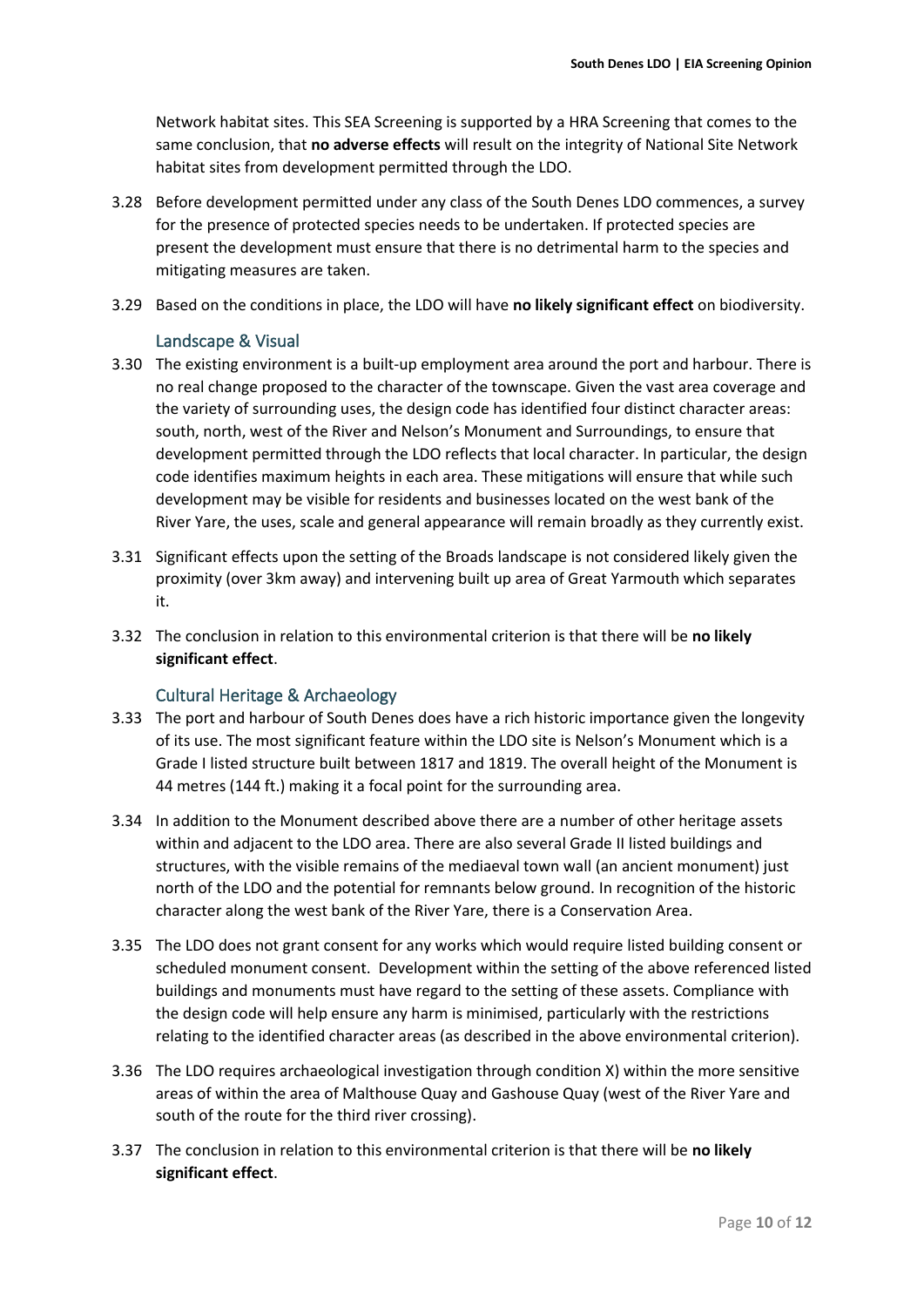#### Transport & Access

- <span id="page-10-0"></span>3.38 The LDO area around the South Denes peninsular has highway connectivity via the A1243 South Denes Road and South Beach Parade with connections onto the A47 to Norwich or Lowestoft and the A143 to Beccles. Part of the port and harbour network has restricted access (beyond Hartmann Road towards the Outer Harbour) to ensure that its use is just for occupants and businesses located within that area. Connectivity across the River Yare will be enhanced with the 'Third River Crossing' which is under currently construction. The design code sets out requirements for site lines, turning and parking (including for lorries and cycles).
- 3.39 As the LDO does not propose a specific development scheme, it is not possible to quantify any changes in traffic volume. Given the extent of existing business use within the LDO area, this is unlikely to greatly change. The Third River Crossing does, however, provide an opportunity to reduce the level of traffic heading up along to North Quay and beyond.
- 3.40 Pedestrian access is somewhat limited beyond Hartmann Road, reflecting areas reserved for port-related activities.
- 3.41 The existing port and harbour area does generally offer excellent mooring facilities to support port-related activities. Some of the existing mooring facilities within the site are in a poor condition and not currently used, therefore there would no temporary loss of facilities during construction but could lead to an increase in the general availability of mooring spaces.
- 3.42 The conclusion in relation to this environmental criterion is that there will be **no likely significant effect**.

#### Land Use

- <span id="page-10-1"></span>3.43 The existing environment is a built up employment area around the port and harbour. The land is safeguarded employment land, though some uses within the LDO area do not require access to the port and harbour. The surrounding uses on the South Denes peninsular are a mixture of employment, residential, and tourist uses. Much of the land along the west bank of the River Yare is a mixture of employment, residential and retail uses. With the port and harbour area established for over 1,000 years, the surrounding uses have developed around the port activities and therefore any associated noises, movements, and lighting.
- 3.44 Based on the conditions in place, the LDO will have **no likely significant effect** on surrounding land uses.

#### Land Stability & Climate Change

- <span id="page-10-2"></span>3.45 Parts of the South Denes LDO area are at risk from tidal flooding. Buildings within areas at risk from flooding must be designed with resilience measures designed to address the flood levels. The LDO incorporates mitigation measures in condition viii) of Class 1 to address this, with clear guidance setting out what is required. The Design Code also provides further guidance on how gates, fences and walls should be designed and constructed including those specifically installed as part of flood defences. Effects upon coastal processes are also not likely to be significant, given its location within an area of existing port infrastructure and regular dredging of the River Yare.
- 3.46 There are otherwise no issues in relation to earthquakes, subsidence, landslides, erosion, or extreme/adverse climatic conditions, e.g. temperature inversions, fogs, severe winds, which could cause the project to present environmental problems.